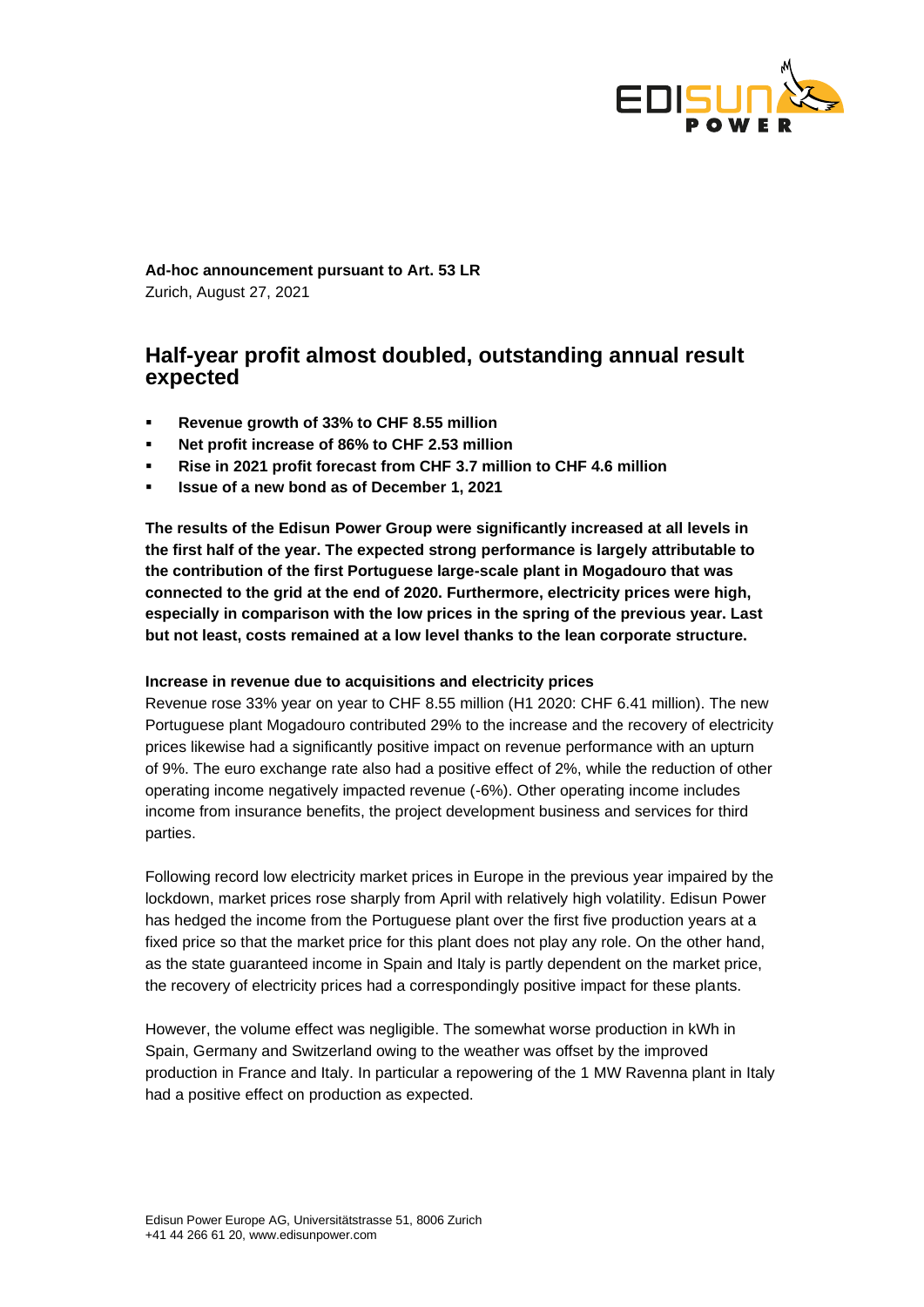# **Significant increase in profitability**

Edisun Power retains an extremely lean structure. Costs therefore only rose by CHF 0.15 million or 8% compared with the previous year despite a higher euro exchange rate and the new plant. However, according to the contract there are no maintenance costs incurred for the new Mogadouro plant in the first two years. Earnings before interest, taxes, depreciation and amortization (EBITDA) therefore improved by 44% to CHF 6.53 million (H1 2020: CHF 4.54 million). The EBITDA margin reached 76% (H1 2020: 71%).

The French government decided at the end of 2020 that existing feed-in tariffs for some older photovoltaic systems were in future to be reduced. Initial draft bills were presented mid-2021. Based on a detailed analysis of the documents, Edisun Power currently expects the systems in France only to be marginally affected by the reductions if at all so that from the current perspective no impairment was necessary in the middle of the year. Depreciation and amortization therefore rose by 36% due to acquisition and currency effects to CHF 3.02 million (H1 2020: CHF 2.21 million), resulting in a 51% higher operating profit (EBIT) of CHF 3.52 million (H1 2020: CHF 2.33 million).

Financial expenses fell further thanks to income from interest-bearing project prepayments despite the growth-related higher level of debt to CHF 0.55 million in net terms (H1 2020: CHF 0.79 million).

Finally, tax expenditure rose due to the sharp profit growth from CHF 0.18 million to CHF 0.43 million. Net profit altogether almost doubled to CHF 2.53 million (H1 2020: CHF 1.36 million).

### **Strong equity base remains unchanged**

The structure of the balance sheet only changed slightly. Non-current assets rose from CHF 166.1 million to CHF 172.6 million due to the ongoing investments in the Portuguese projects and the slight increase of the euro, offset by depreciation and amortization.

Debt increased by CHF 8.0 million to CHF 118.7 million due to currency effects and the further acquisition of loans, both for the new Portuguese projects and for an older Spanish plant.

Total equity increased by CHF 3.1 million compared with December 31, 2020 to CHF 84.8 million. Alongside net profit, a positive currency effect of CHF 1.7 million contributed to this. The equity ratio remained at a high level of around 40%.

### **Implementation of the Portuguese projects**

Construction of the second Portuguese plant, the 23 MW Betty plant near the Mogadouro plant, commenced at the end of April. The remaining three projects, which are being constructed in the Lisbon region and altogether comprise output of around 130 MW, have all reached the ready-to-build stage. Construction will commence on a staggered basis from the fall and all plants are expected to be connected to the grid by the end of 2022.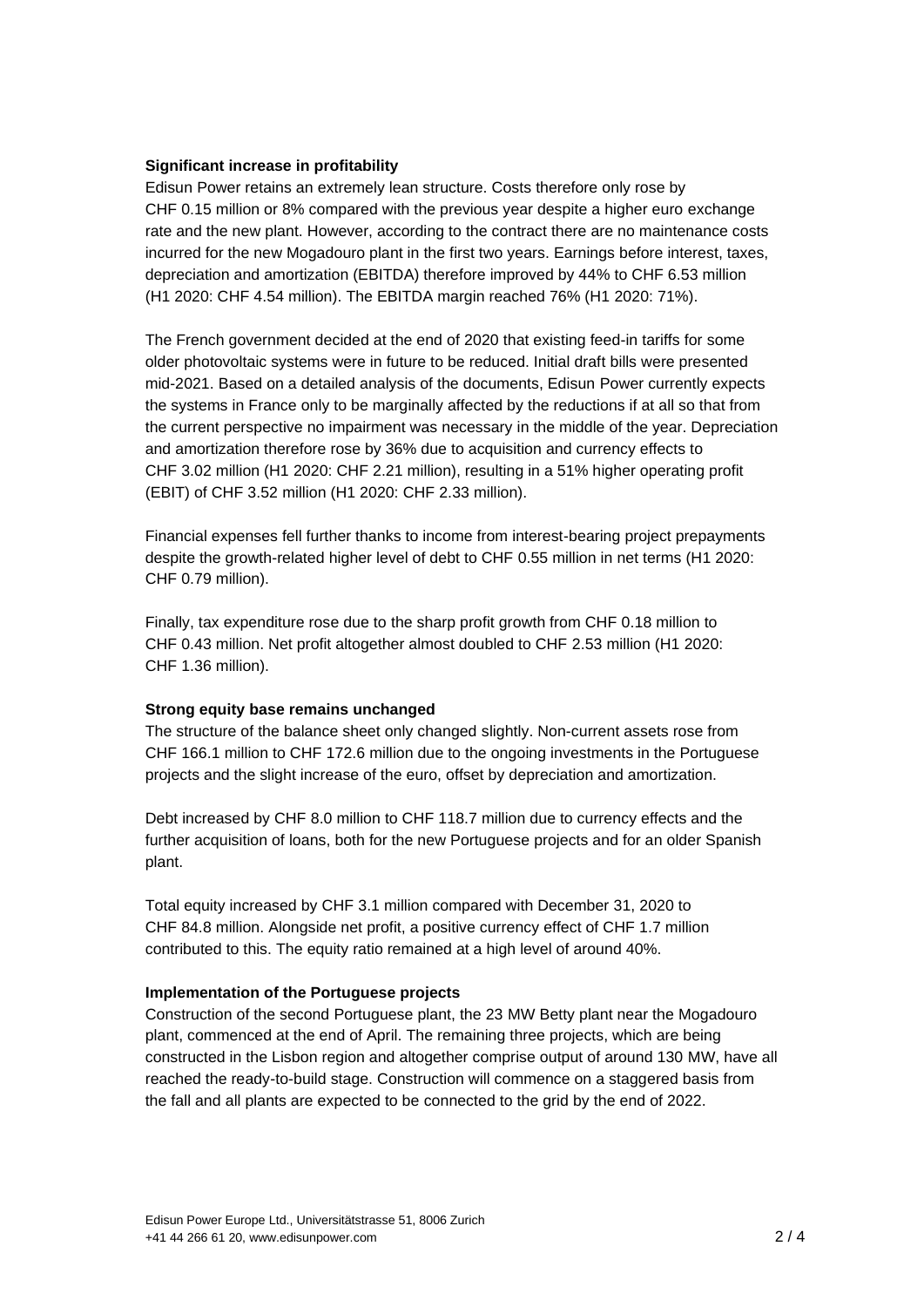### **Issue of a new bond**

At its meeting of August 26, the Board of Directors decided to issue a new five-year 2% bond for CHF 20 million (option to increase) with a term from December 1, 2021 until November 30, 2026 to replace the 2% 2016-2021 bond for CHF 12.25 million due to expire on November 30, 2021 and finance the ongoing projects. The closing of the subscription is November 15, 2021.

# **Successor for outgoing CFO Reto Simmen**

The Board of Directors has decided to transfer temporarily the function of CFO on a mandate basis to Smartenergy Group AG. The mandate will commence on September 1 and is based on an agreement concluded at normal market conditions. Reto Simmen will remain available to the Group if needed until his official departure at the end of October and ensure a smooth transition.

# **Outlook for further growth**

Thanks to the strong first half of the year and the positive electricity price trend in July and August, it is possible to raise the profit forecast from CHF 3.7 million to CHF 4.6 million based on the current euro exchange rate and assuming there are no relevant tariff cuts in France. The Group also views the future in the years to follow optimistically thanks to its promising project pipeline, the continuously growing demand for renewable electricity and the generally large interest in sustainability projects.

The semi-annual report 2021 of the Edisun Power Group is available on the website at: https://edisunpower.com/en/home-en/investors-en/reporting

# **For more information**

Rainer Isenrich, CEO, +41 44 266 61 21, info@edisunpower.com

### **Edisun Power Group**

A listed European solar energy producer, the Edisun Power Group finances and operates solar power installations in a number of European countries. Edisun Power began its involvement in this sector as far back as 1997. The company has been listed on the Swiss Stock Exchange since September 2008. Edisun Power has amassed extensive experience in the realization and acquisition of both national and international projects. Currently, the company owns a total of 38 solar energy installations in Switzerland, Germany, Spain, France, Italy and Portugal.